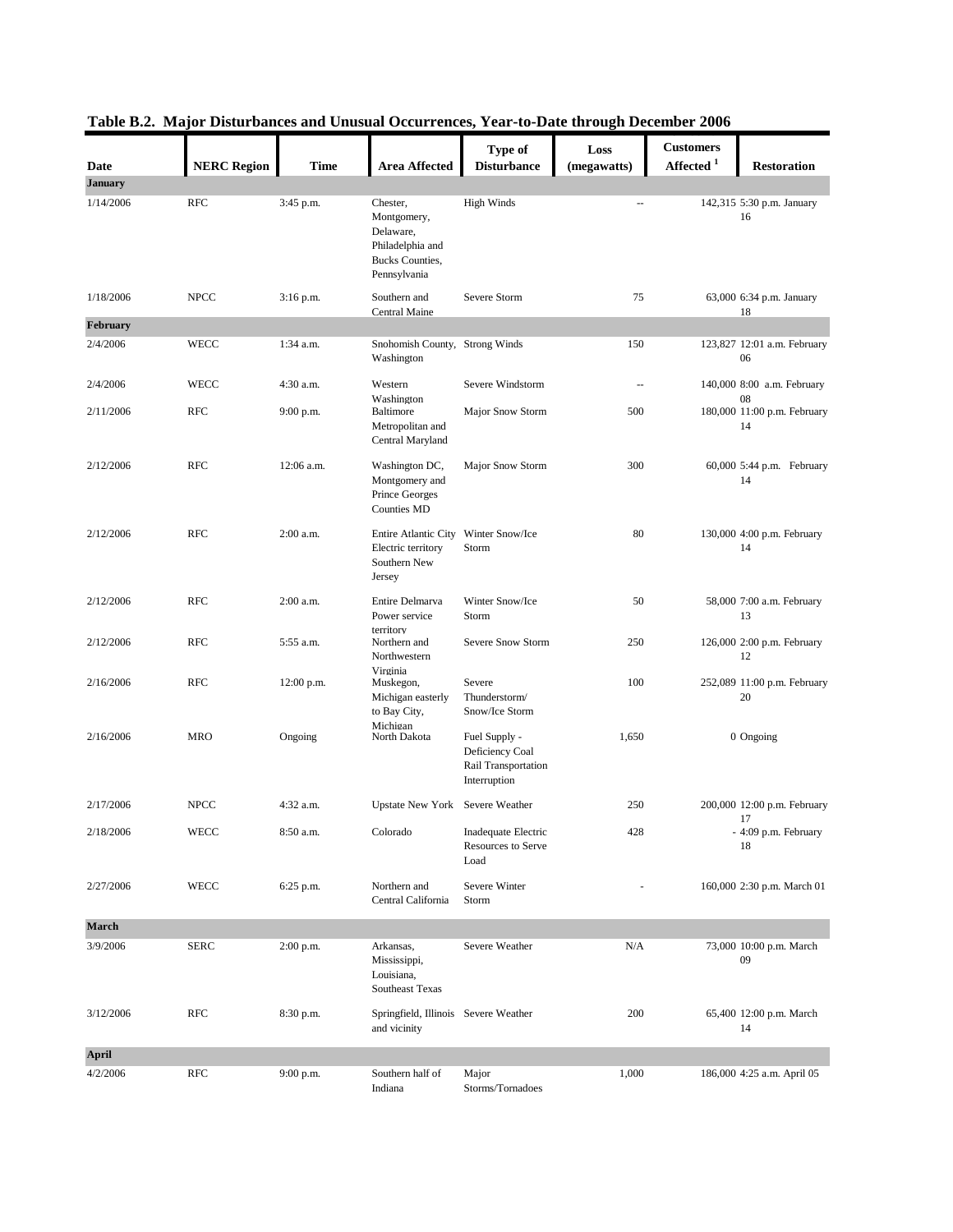| 4/7/2006  | <b>PR</b>    | 8:43 a.m.   | Island of Puerto<br>Rico                                           | Voltage<br>Reduction/Load<br>Shed                                                       | 116       | 54,700 9:29 a.m. April 07        |
|-----------|--------------|-------------|--------------------------------------------------------------------|-----------------------------------------------------------------------------------------|-----------|----------------------------------|
| 4/8/2006  | <b>SERC</b>  | $4:00$ a.m. | North and Central<br>Alabama and<br>Northern Georgia<br>areas      | Severe Weather/<br>Tornadoes                                                            | 300       | 115,589 11:00 a.m. April 08      |
| 4/17/2006 | <b>ERCOT</b> | 3:25 p.m.   | <b>ERCOT</b> Region of<br>Texas                                    | Load<br>Shed/Declared<br><b>EECP</b>                                                    | 1,000     | 200,000 7:30 p.m. April 17       |
| 4/17/2006 | <b>ERCOT</b> | 4:10 p.m.   | System-wide<br>greater Houston<br>metro area (and<br>across ERCOT) | Load Shed/Made<br>Public<br>Appeals/Rolling<br><b>Blackouts</b>                         | 260       | 68,000 6:11 p.m. April 17        |
| 4/17/2006 | <b>ERCOT</b> | $4:11$ p.m. | North and East                                                     | Load Shed/                                                                              | 380       | 489,478 7:20 p.m. April 17       |
| 4/17/2006 | <b>ERCOT</b> | 4:20 p.m.   | Texas<br>State of Texas (all<br>of Austin Energy)                  | <b>Declared EECP</b><br>Load Shed/Made<br>Public<br>Appeals/Rolling<br><b>Blackouts</b> | $37 - 40$ | 8,000 -10,000 6:30 p.m. April 17 |
| 4/17/2006 | <b>ERCOT</b> | 4:35 p.m.   | <b>AEP Texas</b><br>Central/Texas                                  | Load<br>Shed/Declared                                                                   | 108       | 51,404 6:10 p.m. April 17        |
| 4/21/2006 | <b>ERCOT</b> | 7:00 a.m.   | North<br>System-wide<br>greater Houston                            | <b>EECP</b><br>Severe Weather                                                           | 219       | 82,000 10:00 a.m. April 21       |
| 4/29/2006 | <b>PR</b>    | 2:55 p.m.   | metro area<br>Island of Puerto<br>Rico                             | <b>Lightning Storm</b>                                                                  | 237       | 164,105 3:45 p.m. April 29       |

Table B.2. Major Disturbances and Unusual Occurrences, Year-to-Date through December 2006+A55

|             |                    |             |                                                                                                    | Type of                                   | Loss        | <b>Customers</b>     |                            |
|-------------|--------------------|-------------|----------------------------------------------------------------------------------------------------|-------------------------------------------|-------------|----------------------|----------------------------|
| <b>Date</b> | <b>NERC Region</b> | <b>Time</b> | <b>Area Affected</b>                                                                               | <b>Disturbance</b>                        | (megawatts) | $\bf{Affected}$ $^1$ | <b>Restoration</b>         |
| May         |                    |             |                                                                                                    |                                           |             |                      |                            |
| 5/3/2006    | <b>WECC</b>        | 3:30 p.m.   | City of Bakersfield<br>area                                                                        | Transmission<br>Equipment<br>Failure/Fire | 300         |                      | 55,655 9:35 p.m. May 03    |
| 5/4/2006    | PR                 | $2:12$ p.m. | Island of Puerto<br>Rico                                                                           | Load Shed                                 | 140         |                      | 94,639 2:45 p.m. May 04    |
| 5/19/2006   | <b>WECC</b>        | $3:13$ p.m. | San Francisco Bay<br>area, California                                                              | <b>Lightning Strike</b>                   | 133         |                      | - 10:30 p.m. May 19        |
| 5/25/2006   | <b>RFC</b>         | 7:50 p.m.   | Southwest Ohio,<br>Northern Kentucky,<br>Central Indiana                                           | Severe Weather                            | 800         |                      | 210,000 9:00 a.m. May 27   |
| June        |                    |             |                                                                                                    |                                           |             |                      |                            |
| 6/1/2006    | <b>HECO</b>        | $2:12$ p.m. | Island of Oahu                                                                                     | Load Shed                                 | 120         |                      | 29,300 6:09 p.m. June 01   |
| 6/1/2006    | <b>RFC</b>         | 6:00 p.m.   | Chester,<br>Montgomery,<br>Delaware,<br>Philadelphia and<br><b>Bucks Counties,</b><br>Pennsylvania | Severe Weather                            | N/A         |                      | 111,555 9:00 a.m. June 03  |
| 6/1/2006    | <b>RFC</b>         | 6:30 p.m.   | Central Maryland                                                                                   | Severe<br>Thunderstorms                   | 335         |                      | 70,000 2:00 p.m. June 03   |
| 6/11/2006   | <b>SERC</b>        | 6:00 p.m.   | Charlotte, North<br>Carolina<br>Metropolitan area                                                  | Severe<br>Thunderstorm                    | 70          |                      | 72,000 9:00 p.m. June 11   |
| 6/22/2006   | <b>RFC</b>         | $2:00$ p.m. | Ohio and Indiana                                                                                   | Severe<br>Thunderstorms                   | 750         |                      | 195,000 11:00 p.m. June 27 |
| July        |                    |             |                                                                                                    |                                           |             |                      |                            |
| 7/2/2006    | <b>RFC</b>         | 6:39 p.m.   | Northern Virginia                                                                                  | Severe<br>Thunderstorms                   | 300         |                      | 75,000 12:31 a.m. July 03  |
| 7/4/2006    | <b>SERC</b>        | 5:30 p.m.   | Northern Virginia                                                                                  | Severe<br>Thunderstorms                   | 335         |                      | 67,000 8:18 p.m. July 04   |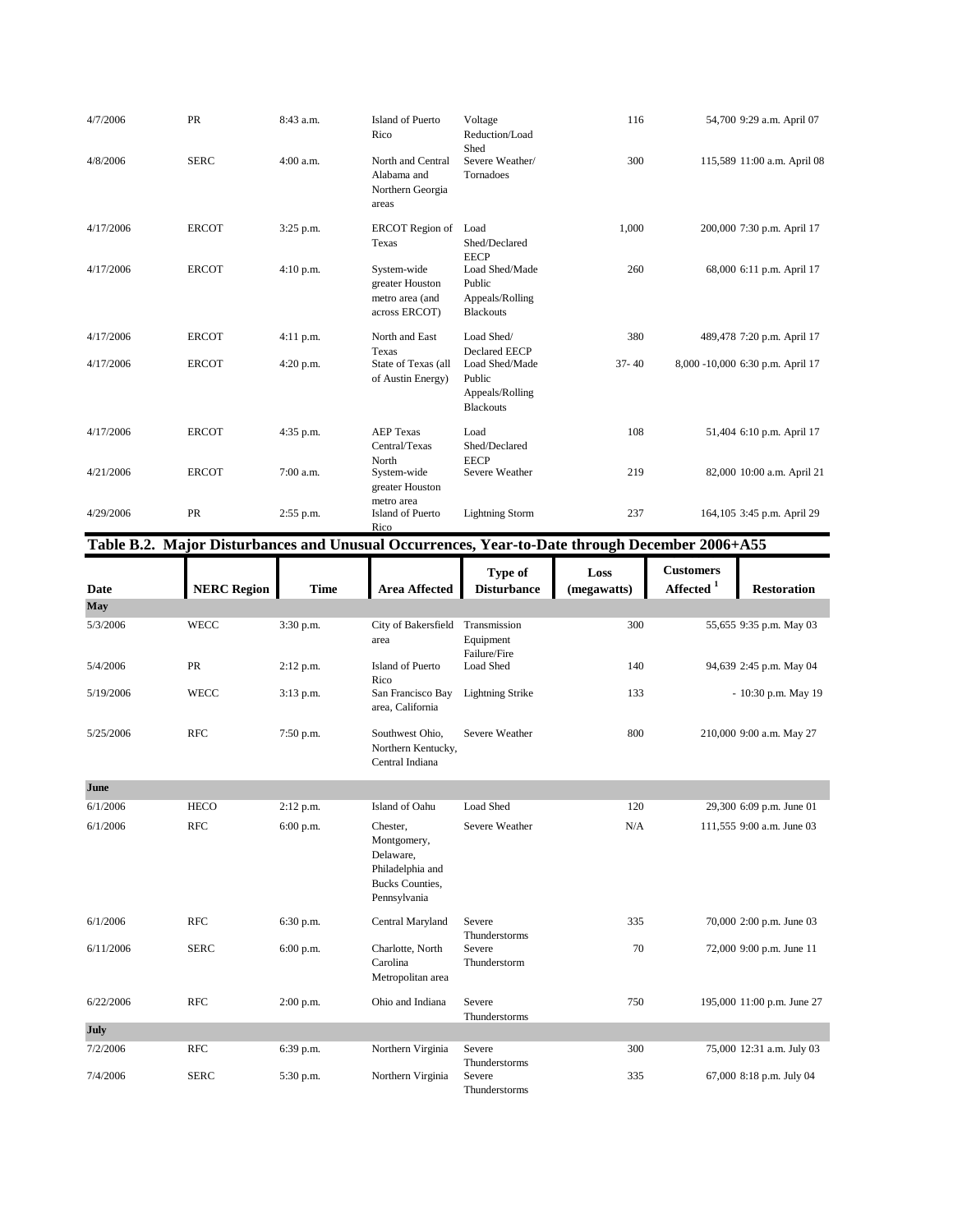| 7/16/2006 | <b>RFC</b>  | 2:00 p.m.    | Middle 1/3 of<br>Michigan Lower<br>Peninsula                                                       | Severe Lightning<br>Storms                                                                        | 150              | 315,000 12:00 a.m. July 21                                   |
|-----------|-------------|--------------|----------------------------------------------------------------------------------------------------|---------------------------------------------------------------------------------------------------|------------------|--------------------------------------------------------------|
| 7/17/2006 | <b>NPCC</b> | 6:50 p.m.    | Northwest Queens,<br>New York City                                                                 | Severe<br>Weather/Public<br>Appeals<br>Made/Voltage<br>Reduction                                  | N/A              | 25,000 3:06 a.m. July 25                                     |
| 7/17/2006 | <b>RFC</b>  | 9:00 p.m.    | Northern Counties<br>of Illinois                                                                   | Severe Lightning<br><b>Storms</b>                                                                 | N/A              | 170,519 9:00 a.m. July 18                                    |
| 7/18/2006 | <b>RFC</b>  | 6:36 p.m.    | Chester,<br>Montgomery,<br>Delaware,<br>Philadelphia and<br><b>Bucks Counties,</b><br>Pennsylvania | Severe Lightning<br><b>Storms</b>                                                                 | N/A              | 492,955 11:59 p.m. July 23                                   |
| 7/18/2006 | <b>NPCC</b> | 8:07 p.m.    | Norwalk, Stamford, Lightning<br>Connecticut                                                        | Storms/Tripped<br>Lines                                                                           | $\boldsymbol{0}$ | 0 10:32 p.m. July 18                                         |
| 7/19/2006 | <b>SERC</b> | $11:00$ a.m. | Greater Little Rock, Load<br>Arkansas                                                              | Reduction/Public<br>Appeals Made                                                                  | 40               | 8,000 5:54 p.m. July 19                                      |
| 7/19/2006 | <b>MRO</b>  | 6:00 p.m.    | Greater St. Louis<br>Metropolitan area<br>(Missouri and<br>Illinois)                               | Severe Storms (3)<br>(Many customers<br>experienced<br>multiple outages.)                         | 1,500            | 700,000 (peak) 8:00 a.m. July 31<br>2,500,000 (actual)       |
| 7/22/2006 | WECC        | 1:09 p.m.    | California                                                                                         | Widespread Heat<br>Wave/Public<br>Appeals Made                                                    | 200              | 1,271,893 4:00 p.m. July 27                                  |
| 7/24/2006 | WECC        | 2:33 p.m.    | California                                                                                         | Widespread Heat<br>Wave/CAISO<br>Implementation of<br>Stage 2 Electrical<br><b>Emergency Plan</b> |                  | 414 Interruptible Tarriff 5:33 p.m. July 24<br>1-6 customers |
| 7/24/2006 | <b>WECC</b> | 2:33 p.m.    | California                                                                                         | Widespread Heat<br>Wave/CAISO<br>Implementation of<br>Stage 2 Electrical<br><b>Emergency Plan</b> | 695              | N/A 5:33 p.m. July 24                                        |
| 7/27/2006 | <b>RFC</b>  | 6:38 p.m.    | Chester,<br>Montgomery,<br>Delaware,<br>Philadelphia and<br><b>Bucks Counties,</b><br>Pennsylvania | Severe<br>Thunderstorms                                                                           | N/A              | 167,564 9:36 p.m. July 29                                    |

| Table B.2. Major Disturbances and Unusual Occurrences, Year-to-Date through December 2006 |                    |              |                            |                                  |                     |                              |                           |  |  |  |
|-------------------------------------------------------------------------------------------|--------------------|--------------|----------------------------|----------------------------------|---------------------|------------------------------|---------------------------|--|--|--|
| Date                                                                                      | <b>NERC Region</b> | <b>Time</b>  | <b>Area Affected</b>       | Type of<br><b>Disturbance</b>    | Loss<br>(megawatts) | <b>Customers</b><br>Affected | <b>Restoration</b>        |  |  |  |
| <b>August</b>                                                                             |                    |              |                            |                                  |                     |                              |                           |  |  |  |
| 8/1/2006                                                                                  | RFC                | $12:00$ p.m. | Northern Ohio              | Made Public<br>Appeals/Heat Wave | N/A                 |                              | $N/A$ 7:00 p.m. August 01 |  |  |  |
| 8/1/2006                                                                                  | <b>RFC</b>         | $1:00$ p.m.  | Ohio, Indiana,<br>Kentucky | Made Public<br>Appeals           | 90                  |                              | $N/A$ 8:30 p.m. August 01 |  |  |  |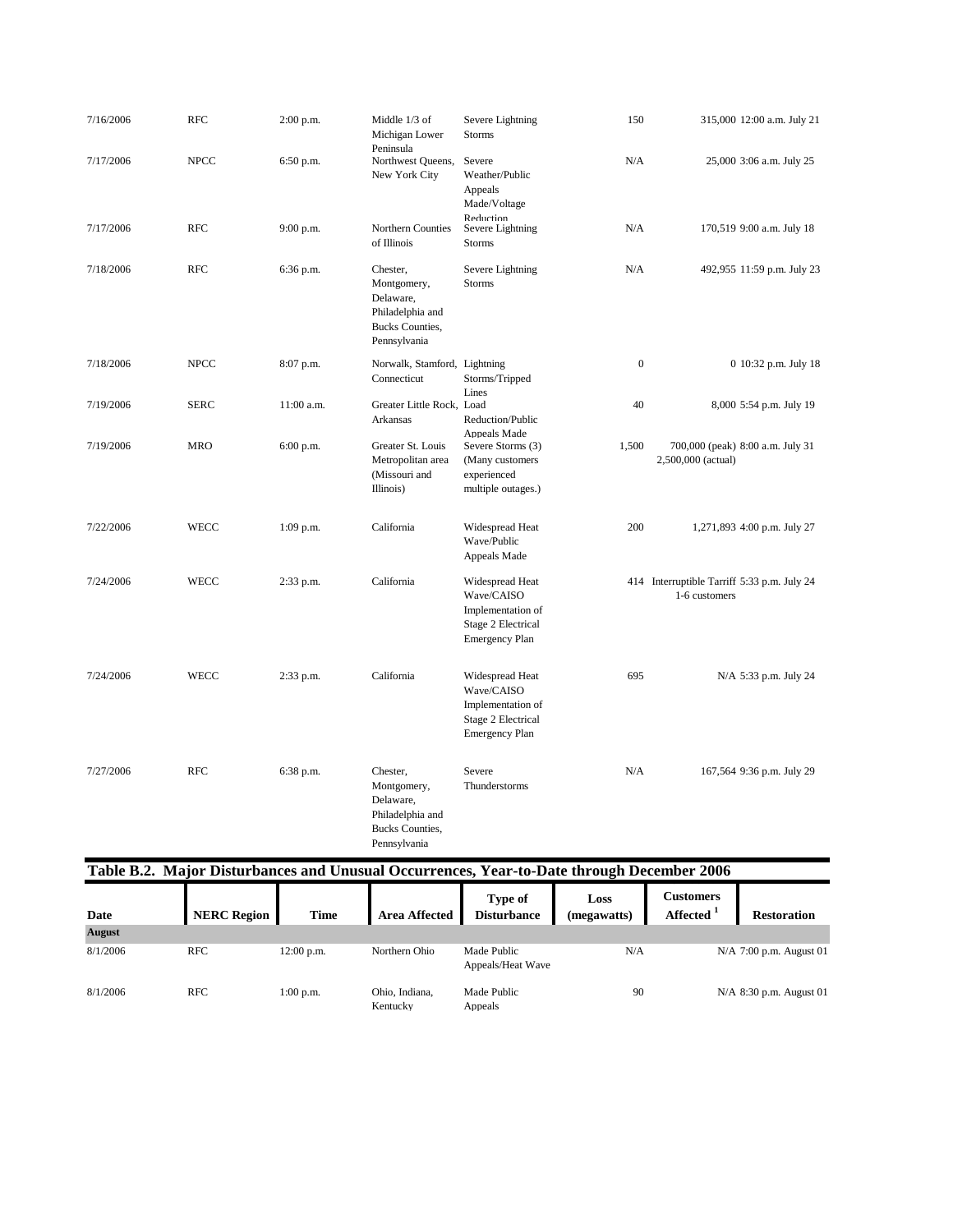| 8/2/2006   | <b>MRO</b>   | 12:00 p.m.  | Midwest ISO's<br>Market Sub-<br>regions: AMRN,<br>CIN, CILC,<br>CWLD, CWLP, FE,<br>HE, IP, IPL, LGEE,<br>MECS, NIPS,<br>SIGE, SIPC | <b>Declared Energy</b><br><b>Emergency Alert</b><br>2/Heat Wave | N/A       |                            | N/A 4:45 p.m. August 02                           |
|------------|--------------|-------------|------------------------------------------------------------------------------------------------------------------------------------|-----------------------------------------------------------------|-----------|----------------------------|---------------------------------------------------|
| 8/2/2006   | <b>NPCC</b>  | $1:00$ p.m. | New England                                                                                                                        | System Wide<br>Voltage Reduction                                | N/A       |                            | N/A 4:35 p.m. August 02                           |
| 8/2/2006   | <b>NPCC</b>  | 7:00 p.m.   | New England                                                                                                                        | Severe                                                          | 100-140   |                            | 77,000 1:00 a.m. August 03                        |
| 8/3/2006   | PR           | $2:16$ p.m. | Island of Puerto                                                                                                                   | Thunderstorms<br>Shed Firm Load                                 | 369       |                            | 227,480 2:46 p.m. August 03                       |
| 8/7/2006   | <b>RFC</b>   | $1:00$ p.m. | Rico<br>Tulsa, Oklahoma                                                                                                            | Made Public<br>Appeals                                          | 75        | Customer Load<br>Reduction | Major Industrial 6:00 p.m. August 07              |
| 8/10/2006  | <b>WECC</b>  | 8:00 p.m.   | Southwest Idaho<br>and Eastern Oregon Thunderstorm                                                                                 | Severe                                                          | 80 to 100 |                            | 65,000 12:00 p.m. August<br>12                    |
| 8/24/2006  | PR           | 9:58 p.m.   | Island of Puerto<br>Rico                                                                                                           | Shed Firm<br>Load/Reduced<br>Voltage                            | 180       |                            | 106,000 11:25 p.m. August<br>24                   |
| September  |              |             |                                                                                                                                    |                                                                 |           |                            |                                                   |
| 9/1/2006   | <b>SERC</b>  | 5:30 a.m.   | Eastern North<br>Carolina                                                                                                          | <b>Tropical Storm</b>                                           | N/A       |                            | 61,000 10:00 a.m.                                 |
| 9/1/2006   | <b>SERC</b>  | 6:41 a.m.   | Virginia and North<br>Carolina                                                                                                     | Ernesto<br><b>Tropical Storm</b><br>Ernesto                     | 500       |                            | September 01<br>333,000 3:25 p.m.<br>September 03 |
| 9/1/2006   | <b>RFC</b>   | 10:00 a.m.  | Southern Delmarva Tropical Storm<br>Peninsula                                                                                      | Ernesto                                                         | 380       |                            | 105,000 2:00 p.m.<br>September 04                 |
| 9/1/2006   | <b>RFC</b>   | 3:00 p.m.   | Chester,<br>Montgomery,<br>Delaware,<br>Philadelphia and<br>Bucks Counties,<br>Pennsylvania                                        | <b>Tropical Storm</b><br>Ernesto                                | N/A       |                            | 146,094 11:00 p.m.<br>September 04                |
| 9/1/2006   | <b>RFC</b>   | 8:00 p.m.   | Southern New<br>Jersey Counties                                                                                                    | <b>Tropical Storm</b><br>Ernesto                                | 400       |                            | 100,000 5:00 p.m.<br>September 04                 |
| 9/14/2006  | PR           | 8:56 a.m.   | Island of Puerto<br>Rico                                                                                                           | Shed Firm Load/<br><b>Reduced Voltage</b>                       | 59        |                            | 34,716 9:08 a.m.<br>September 14                  |
| 9/28/2006  | <b>SERC</b>  | 8:08 p.m.   | North, Central and<br>Eastern Virginia<br>and Northern North<br>Carolina                                                           | Severe<br>Thunderstorms                                         | 84        |                            | 56,500 10:10 p.m.<br>September 28                 |
| October    |              |             |                                                                                                                                    |                                                                 |           |                            |                                                   |
| 10/2/2006  | <b>RFC</b>   | $2:00$ p.m. | Chicago Metro,<br>Northeast Illinois                                                                                               | Severe<br>Thunderstorms                                         | N/A       |                            | 471,932 6:00 p.m. October<br>03                   |
| 10/2/2006  | <b>WECC</b>  | 3:05 p.m.   | Newhall, San<br>Frenando, Saugus,<br>and Santa Clarita,<br>California                                                              | Shed Firm Load                                                  | 308       |                            | 130,000 8:39 p.m. October<br>02                   |
| 10/3/2006  | <b>ERCOT</b> | 5:28 p.m.   | Grimes, Robertson, Shed Firm Load<br>Fort Bend, Brazos,<br>Burleson and<br><b>Walker Counties</b>                                  |                                                                 | 339       |                            | $N/A$ 9:59 p.m. October<br>03                     |
| 10/12/2006 | <b>NPCC</b>  | 5:48 p.m.   | Western New York Snow Storm<br>State                                                                                               |                                                                 | 600       |                            | 250,000 12:00 a.m. October<br>23                  |
| 10/12/2006 | <b>NPCC</b>  | 8:00 p.m.   | Western New York Snow Storm<br>State                                                                                               |                                                                 | 353       |                            | 120,000 11:00 p.m. October<br>21                  |
| 10/15/2006 | MECO         | 7:09 a.m.   | Island of Maui                                                                                                                     | Earthquakes                                                     | 110       |                            | 59,886 4:12 p.m. October                          |
| 10/15/2006 | HECO         | 7:09 a.m.   | Island of Oahu                                                                                                                     | Earthquakes                                                     | 1,170     |                            | 15<br>291,000 2:55 p.m. October<br>16             |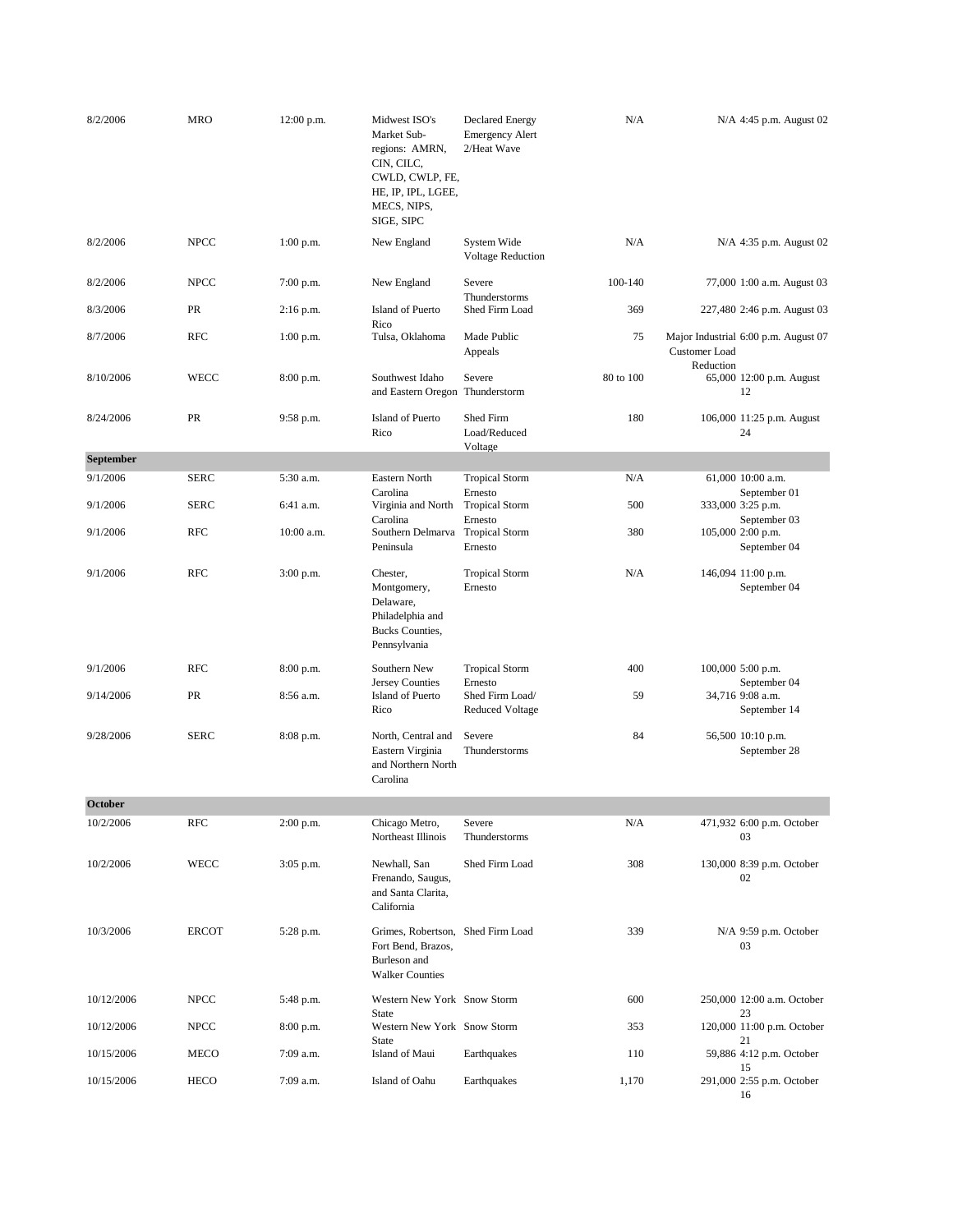| 10/20/2006      | <b>RFC</b>                                                                                | $1:00$ p.m. | Chester,<br>Montgomery,<br>Delaware,<br>Philadelphia and<br>Bucks Counties,<br>Pennsylvania                                                                                | <b>High Winds</b>              | N/A         |                           | 90,000 5:00 p.m. October<br>22                 |
|-----------------|-------------------------------------------------------------------------------------------|-------------|----------------------------------------------------------------------------------------------------------------------------------------------------------------------------|--------------------------------|-------------|---------------------------|------------------------------------------------|
| 10/26/2006      | MR <sub>0</sub>                                                                           | 5:30 a.m.   | Metro Denver and<br>Boulder, Colorado                                                                                                                                      | Wet Snow/Winds                 | N/A         |                           | 65,000 5:10 p.m. October<br>27                 |
| <b>November</b> |                                                                                           |             |                                                                                                                                                                            |                                |             |                           |                                                |
| 11/15/2006      | <b>ERCOT</b>                                                                              | 10:00 a.m.  | System-wide<br>greater Houston<br>area                                                                                                                                     | <b>High Winds</b>              | 221         |                           | 83,000 8:00 p.m.<br>November 15                |
| 11/15/2006      | <b>WECC</b>                                                                               | $1:00$ p.m. | Whatcom and<br>Skagit Counties,<br>Washington                                                                                                                              | <b>High Winds</b>              | 50          |                           | 50,000 2:35 a.m.<br>November 19                |
|                 | Table B.2. Major Disturbances and Unusual Occurrences, Year-to-Date through December 2006 |             |                                                                                                                                                                            |                                |             |                           |                                                |
|                 |                                                                                           |             |                                                                                                                                                                            |                                |             | Number of                 |                                                |
|                 |                                                                                           |             |                                                                                                                                                                            | Type of                        | Loss        | <b>Customers</b>          |                                                |
| Date            | <b>NERC Region</b>                                                                        | Time        | <b>Area Affected</b>                                                                                                                                                       | <b>Disturbance</b>             | (megawatts) | Affected [1]              | <b>Restoration</b>                             |
| 11/15/2006      | <b>SERC</b>                                                                               | 3:00 p.m.   | Georgia                                                                                                                                                                    | Severe Weather                 | 363         |                           | 109,000 5:00 p.m.                              |
| 11/26/2006      | <b>WECC</b>                                                                               | $1:00$ p.m. | Snohomish County, Wind/Snow Storm<br>Washington                                                                                                                            |                                | 180         |                           | November 15<br>63,992 6:00 p.m. December<br>02 |
| 11/30/2006      | <b>MRO</b>                                                                                | 9:00 p.m.   | Missouri and<br>Illinois                                                                                                                                                   | Ice Storm                      | N/A         |                           | 550,000 6:00 p.m. December<br>09               |
| <b>December</b> |                                                                                           |             |                                                                                                                                                                            |                                |             |                           |                                                |
| 12/1/2006       | <b>RFC</b>                                                                                | 6:20 p.m.   | Ohio                                                                                                                                                                       | Wind Storm                     | N/A         |                           | 59,106 6:00 a.m. December<br>02                |
| 12/10/2006      | WECC                                                                                      | 7:35 p.m.   | San Francisco Bay<br>area, California                                                                                                                                      | Unit Tripped                   | 220         |                           | N/A 10:14 p.m.<br>December 10                  |
| 12/13/2006      | WECC                                                                                      | 4:30 a.m.   | Western<br>Washington                                                                                                                                                      | Wind Storm                     | N/A         |                           | 700,000 11:59 p.m.<br>December 28              |
| 12/14/2006      | WECC                                                                                      | 12:01 a.m.  | City of Seattle,<br>Washington                                                                                                                                             | Wind Storm                     | 750         |                           | 175,000 8:00 a.m. December<br>15               |
| 12/14/2006      | WECC                                                                                      | 5:30 a.m.   | Snohomish County, Wind Storm<br>Washington                                                                                                                                 |                                | 360         |                           | 172,060 10:00 p.m.<br>December 20              |
| 12/14/2006      | <b>WECC</b>                                                                               | 9:44 a.m.   | Oregon,<br>Washington, Idaho,                                                                                                                                              | Wind Storm                     | 258         |                           | 24 2:34 p.m. December<br>31                    |
| 12/14/2006      | WECC                                                                                      | 12:07 p.m.  | Montana<br>State of Oregon                                                                                                                                                 | <b>HIgh Winds</b>              | N/A         | 111,000 (peak) 12:00 p.m. |                                                |
| 12/14/2006      | WECC                                                                                      | 5:00 p.m.   | Coastal area<br>Greater Tacoma<br>area (City of<br>Fircrest, University<br>Place, City of<br>Lakeland) and<br>portions of South<br>Pierce County in<br>State of Washington | <b>High Winds</b>              | 280         |                           | December 17<br>75,000 4:00 p.m. December<br>16 |
| 12/14/2006      | <b>WECC</b>                                                                               | 7:00 p.m.   | <b>Oregon Counties:</b><br>Multnomah,<br>Clackamas,<br>Washington,<br>Marion                                                                                               | <b>High Winds</b>              | N/A         |                           | 249,500 8:00 p.m. December<br>17               |
| 12/16/2006      | <b>WECC</b>                                                                               | 7:30 p.m.   | Oregon Counties:<br>Washington,<br>Yamhill                                                                                                                                 | Transmission<br>Equipment/Fire | 350         |                           | 84,500 1:00 a.m. December<br>17                |
| 12/26/2006      | WECC                                                                                      | 12:01 a.m.  | Northern California Severe Weather                                                                                                                                         |                                | 420         |                           | 850,068 9:13 a.m. December<br>31               |